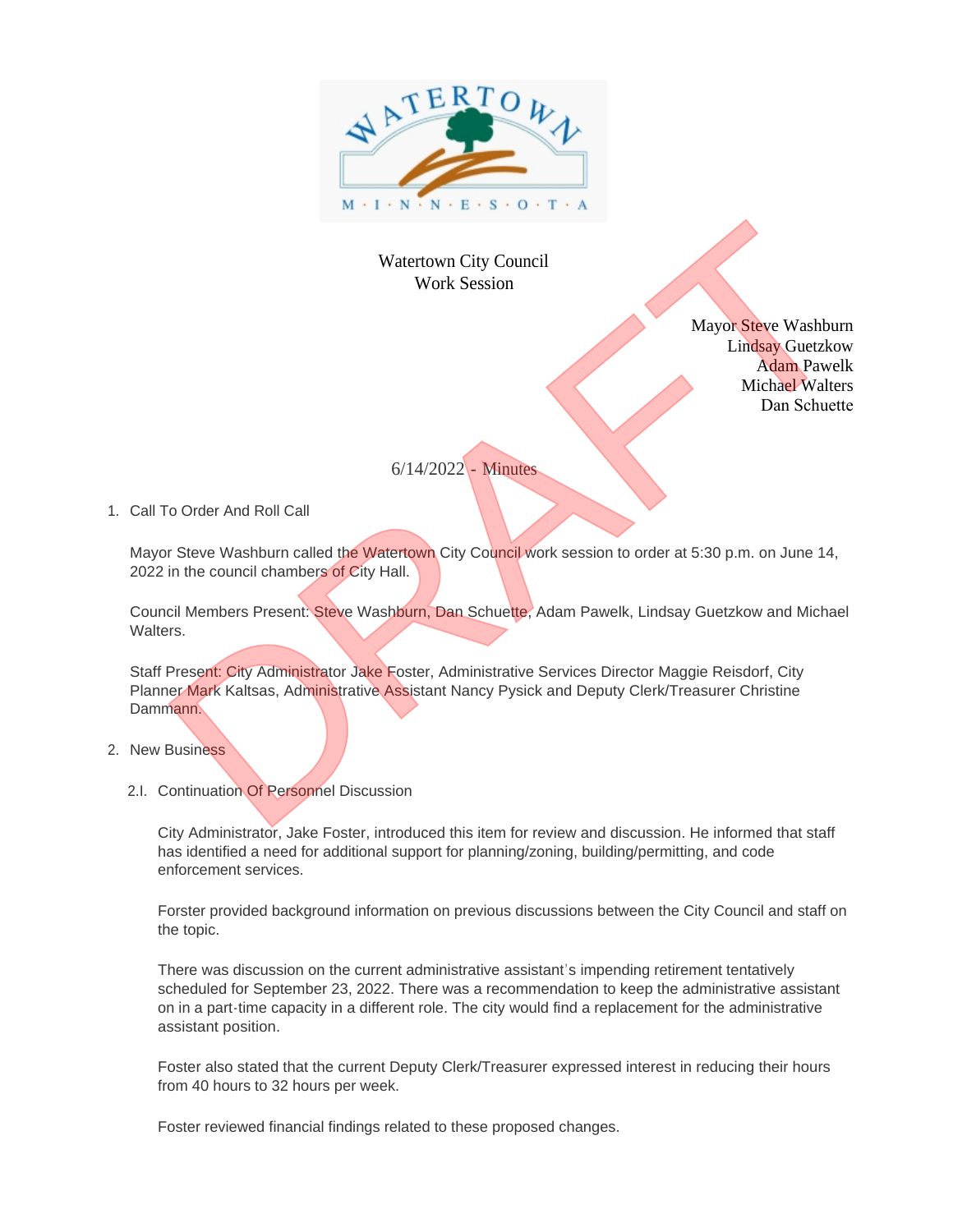Pawelk liked the idea of the administrative assistant staying with the city stating that their history, knowledge and experience is an asset to the city. He asked for clarification on the hours the administrative assistant would work in their new role. He also asked for clarification of when the Deputy Clerk/Treasurer would reduce their hours.

Foster stated that the City Council is being asked to accept the administrative assistant's resignation at the June 14, 2022 regular city council meeting. He informed that the job would then be posted as soon as possible to get in applicants. Foster explained that there would be a little overlap between the current and future administrative assistant for training purposes. Foster said that when the replacement is trained in, the administrative assistant would move into their part-time role and the Deputy Clerk would likely reduce hours then.

Walters said that it was a good idea and like the idea of being flexible. He stated that as city responsibilities grow, the city will have to keep look at added staff. He said though that this plan fills a needed gap for the moment.

Washburn stated that he liked the collaborative nature on creating this recommendation. He said he'd like a little more information on budget impact. He felt that the structure and timing was good.

The Council had no concerns with the presented job descriptions.

Foster said that this provided staff with good direction.

2.II. As-Built Foundation Surveys

City Administrator, Jake Foster, introduced this item to the City Council. He explained that in 2007, the City Council adopted an ordinance change that required an intermediate inspection of the foundation of a new building once poured. He explained that the inspection at this point in the building process is done via an as-built survey. Foster explained that the city has not been doing these inspections/requiring these surveys for a little over 10 years. current and tuture antimistration, assistant for training purposes. Forest stail that we of the replacement of the constrained in the constrained in the constrained in the constrained in the constrained in the constrained

Foster explained that staff is looking for the City Council's direction on how to handle this in the future. He asked if the city should start requiring these as-built foundation surveys moving forward, or if the requirement should be removed from city code.

**Kaltsas entered the meeting at 6:00 pm** 

## **Guetzkow entered the meeting at 6:00 pm**

Walters stated that the city needs to follow its city code.

Schuette said that the code should stay as is and the city should start requiring these inspections/surveys moving forward.

Kaltsas explained that the provision allows for the city to make sure setbacks and grading standards are being met per the plans and specifications. He said that it allows the city to ask for corrections before any additional construction work is completed.

Guetzkow asked if the city did find something wrong, would it be enforced.

Kaltsas said that the city would ask for a change in grading. He said that other inspection items would depend on how off the work is.

Schuette expressed concern about the impact to other properties. He said that quality control is important and this needs to be done.